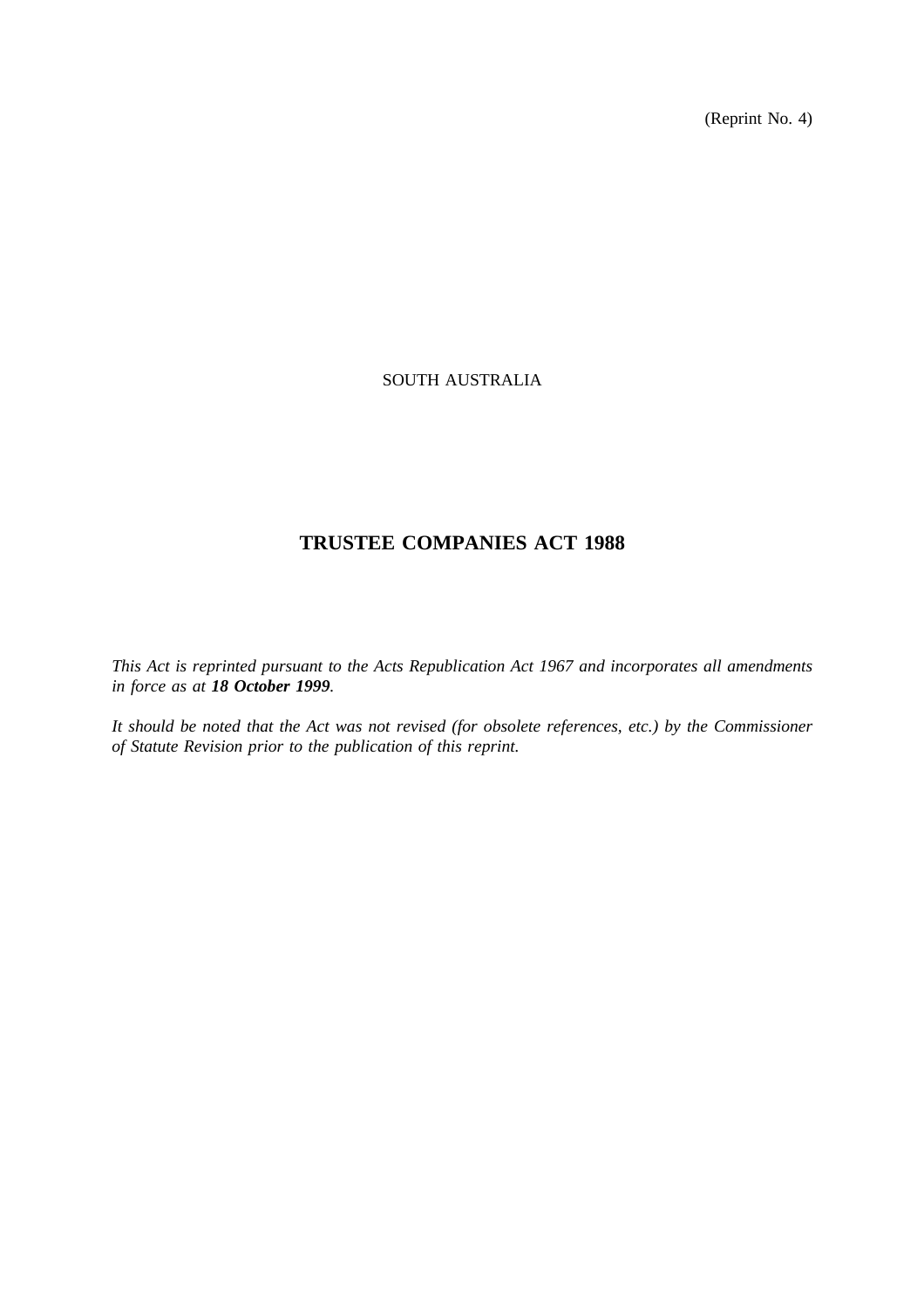## **SUMMARY OF PROVISIONS**

## **PART 1 PRELIMINARY**

- 1. Short title
- 2. Commencement
- 3. Interpretation

#### **PART 2 POWERS OF TRUSTEE COMPANIES**

- 4. Trustee company may act as executor or administrator
- 5. Trustee company may act as trustee, agent, attorney, manager or receiver
- 6. Trustee company may act for children or persons who are unable to manage their affairs
- 7. Officers may represent or make affidavits, etc., for company
- 8. Trustee company may act jointly
- 9. Commission chargeable by trustee company<br>10. Fee for administering perpetual trust
- Fee for administering perpetual trust
- 11. Additional remuneration
- 12. Court may review company's charges
- 13. Investment of trust funds
- 14. Money from several estates may be invested as one fund
- 15. Common funds
- 15A. Notice to be given on initial change in investment of common fund
- 15B. Provision of reasons for certain investments
- 16. Power of trustee company acting in representative capacity to hold its own shares, etc.

#### **PART 3**

## **DUTIES AND LIABILITIES OF TRUSTEE COMPANIES**

- 17. Returns to be made by trustee company
- 18. Minister may require information, etc.
- 19. Accounts, audits and information for investor etc. in common funds
- 20. Information for prospective investors in common funds
- 21. False or misleading statements as to common fund
- 22. Trustee company may be required to provide account in relation to estate
- 23. Directors and managers responsible to the Court
- 24. Trustee company may be removed from office
- 25. Appointment by Court of administrator of trustee company's affairs

#### **PART 4 MISCELLANEOUS**

- 26. False or misleading statements<br>27. Offences by trustee companies
- 27. Offences by trustee companies<br>28. Evidentiary provision
- 28. Evidentiary provision<br>29. Act not to affect other
- Act not to affect other Acts or remedies
- 30. Summary offences
- 31. Regulations

#### **SCHEDULE 1**

*Trustee Companies*

#### **SCHEDULE 2**

*Repeal of Certain Acts and Transitional Provision*

#### **APPENDIX LEGISLATIVE HISTORY**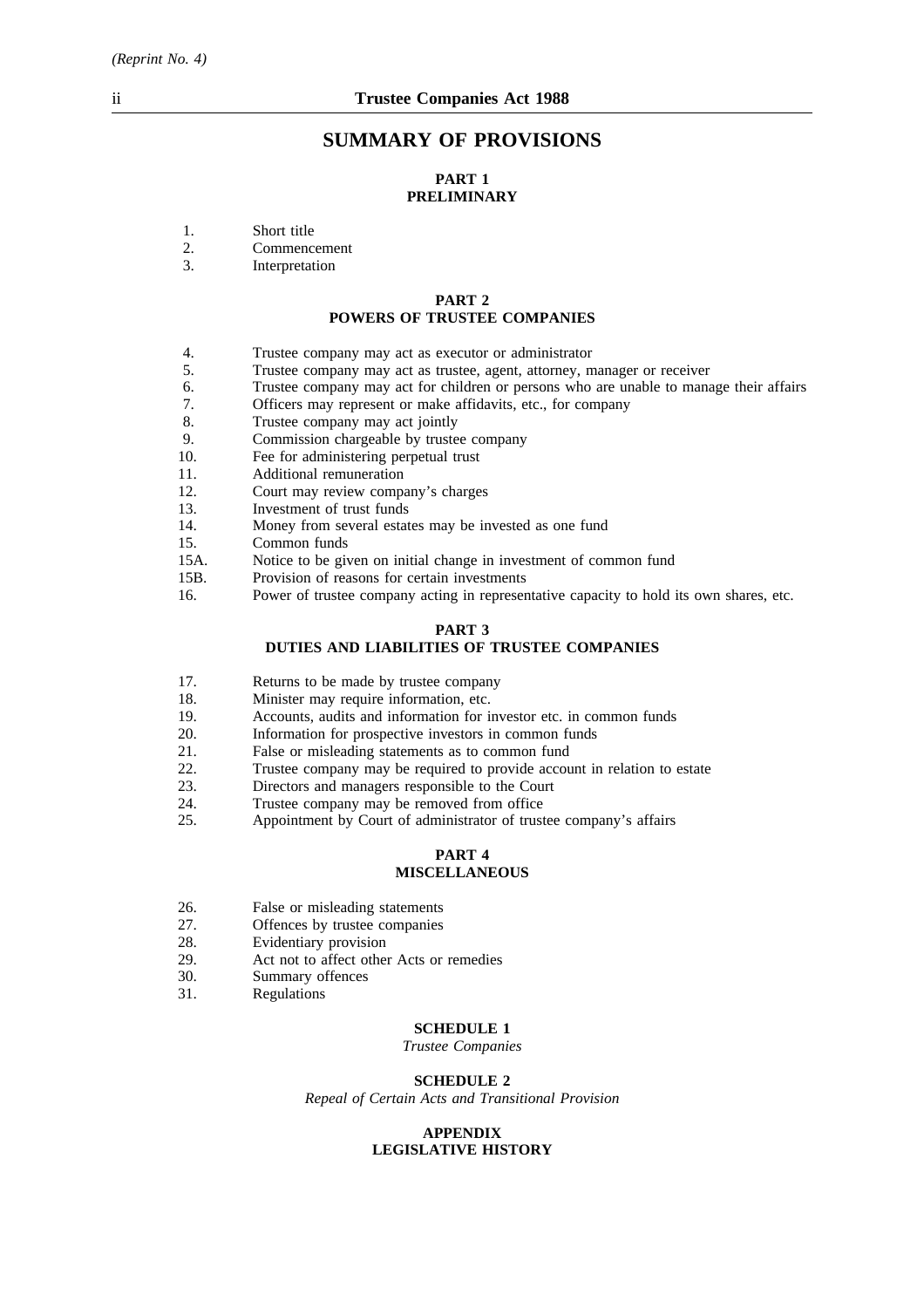## **TRUSTEE COMPANIES ACT 1988**

being

Trustee Companies Act 1988 No. 102 of 1988 [Assented to 15 December 1988]<sup>1</sup>

as amended by

Trustee Companies Act Amendment Act 1990 No. 73 of 1990 [Assented to 20 December 1990]<sup>2</sup> Statutes Amendment (Attorney-General's Portfolio No. 2) Act 1993 No. 92 of 1993 [Assented to 4 November 1993]

ANZ Executors & Trustee Company (South Australia) Limited (Transfer of Business) Act 1996 No. 78 of 1996 [Assented to 28 November 1996]<sup>3</sup>

Statutes Amendment (Trusts) Act 1999 No. 56 of 1999 [Assented to 12 August 1999]<sup>4</sup>

- <sup>2</sup> Came into operation 31 October 1991: *Gaz*. 31 October 1991, p. 1198.<br>
<sup>2</sup> Came into operation 1 January 1997: *Gaz*. 19 December 1996, p. 1918.
- <sup>3</sup> Came into operation 1 January 1997: *Gaz*. 19 December 1996, p. 1918.
- **<sup>4</sup> Part 3 (ss. 8-14) and Sched. came into operation 18 October 1999:** *Gaz***. 30 September 1999, p. 1341.**

#### *NOTE:*

- *Asterisks indicate repeal or deletion of text.*
- *Entries appearing in bold type indicate the amendments incorporated since the last reprint.*
- *For the legislative history of the Act see Appendix.*

<sup>1</sup> Came into operation 20 April 1989: *Gaz*. 20 April 1989, p. 1080.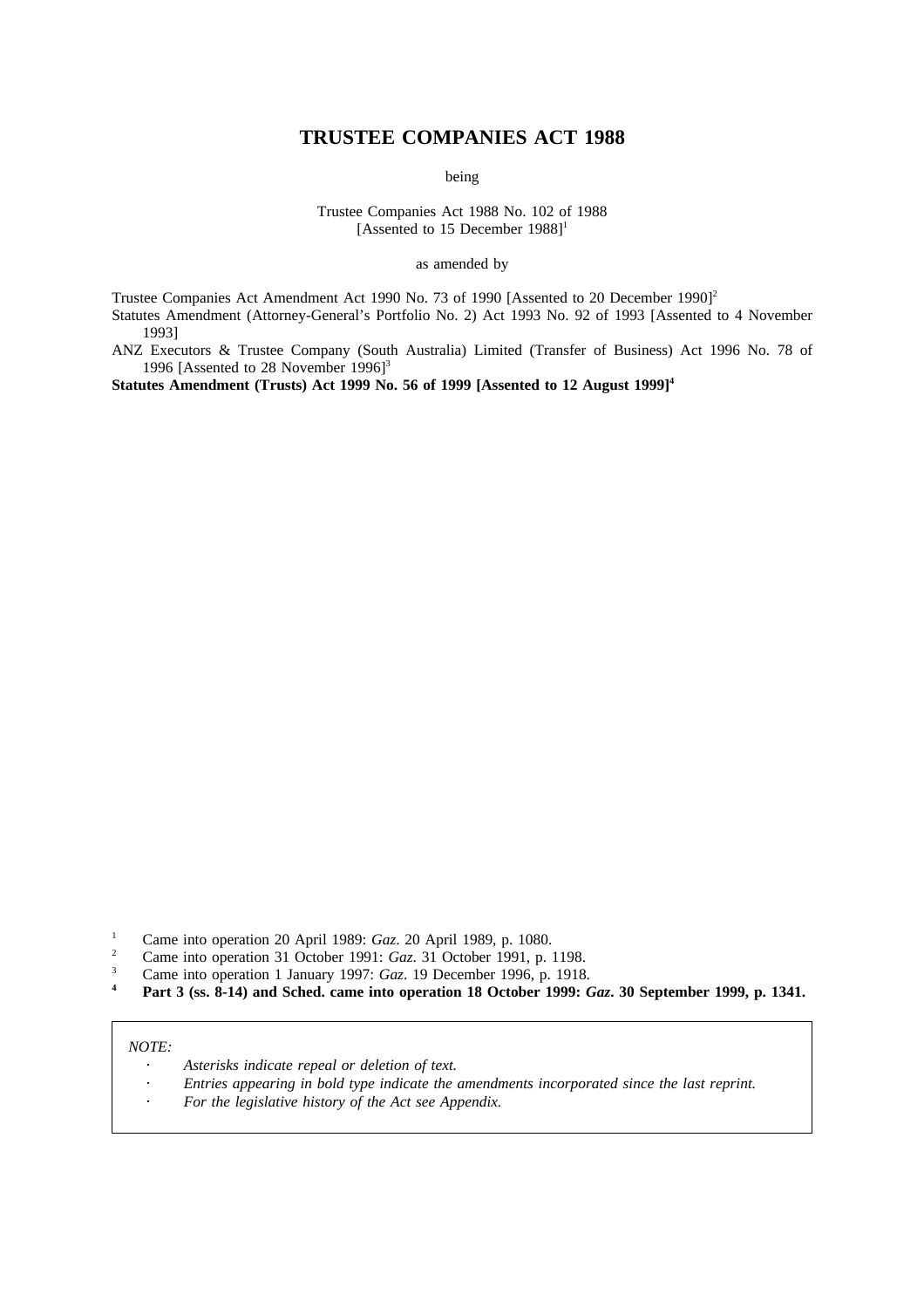**An Act to consolidate and amend the law relating to trustee companies and to repeal the ANZ Executors & Trustees Company (South Australia) Limited Act 1985, the Bagot's Executor Company Act 1910, the Elder's Executor Company's Act 1910, the Executors Company's Act 1885 and the Farmers' Co-operative Executors Act 1919.**

The Parliament of South Australia enacts as follows:

## **PART 1 PRELIMINARY**

## **Short title**

**1.** This Act may be cited as the *Trustee Companies Act 1988*.

## **Commencement**

**2.** This Act will come into operation on a day to be fixed by proclamation.

## **Interpretation**

**3.** (1) In this Act, unless the contrary intention appears—

"**business day**" means a day other than a Saturday or a Sunday or other public holiday;

"**common fund**" means a common fund established by a trustee company under section 15;

"**the Court**" means the Supreme Court of South Australia;

"**estate**", in relation to a trustee company, includes any real or personal property committed to the administration or management of the trustee company whether as executor, administrator or in any other capacity authorised by this Act, but does not include money deposited with the trustee company for the purpose only of investment in a common fund;

"**investor**" in relation to a common fund, means an estate or person on whose behalf money is invested in the common fund;

"**letters of administration**" means letters of administration of the estate of a deceased person, with or without the will annexed;

"**officer**", of a trustee company, means a director or manager of the company or some other officer or employee of the company designated by the board of directors as an officer for the purposes of this Act;

"**person who has a proper interest**" or "**person with a proper interest**", includes, in relation to a trust established for charitable purposes, the following persons:

- *(a)* the Attorney-General;
- *(b)* a person who is named in the instrument establishing the trust as a person who is entitled to, or may, receive money or other property for the purposes of the trust;
- *(c)* a person who is named in the instrument establishing the trust as a person who must, or may, be consulted by the trustees before distributing or applying money or other property for the purposes of the trust;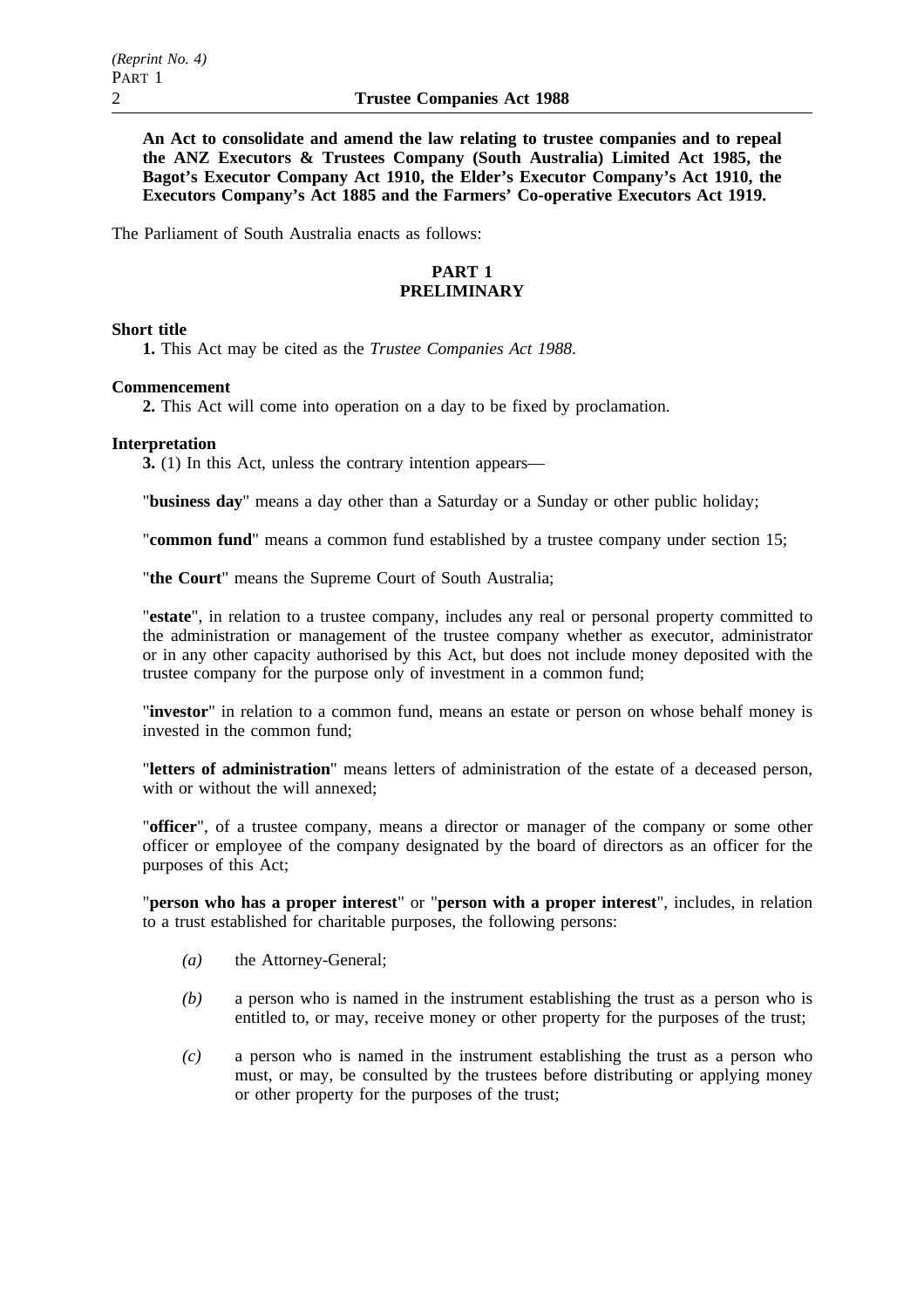- *(d)* a person who in the past has received money or other property from the trustees for the purposes of the trust;
- *(e)* a person of a class that the trust is intended to benefit;

"**the Registrar**" means the Registrar of Probates and includes an acting or deputy Registrar of Probates;

"**trustee**" includes a bare trustee or custodian trustee;

"**trustee company**" *see schedule 1*;

"**trustee investment**" means an investment in which a trustee is authorised by law to invest trust funds;

"**will**" includes codicil.

(2) Where an unincorporated body is named in an instrument establishing a trust, the persons for the time being comprising the body will be taken to have been individually named in the instrument.

(3) Subsection (2) applies for the purposes of this Act but not for the purposes of interpreting the trust instrument.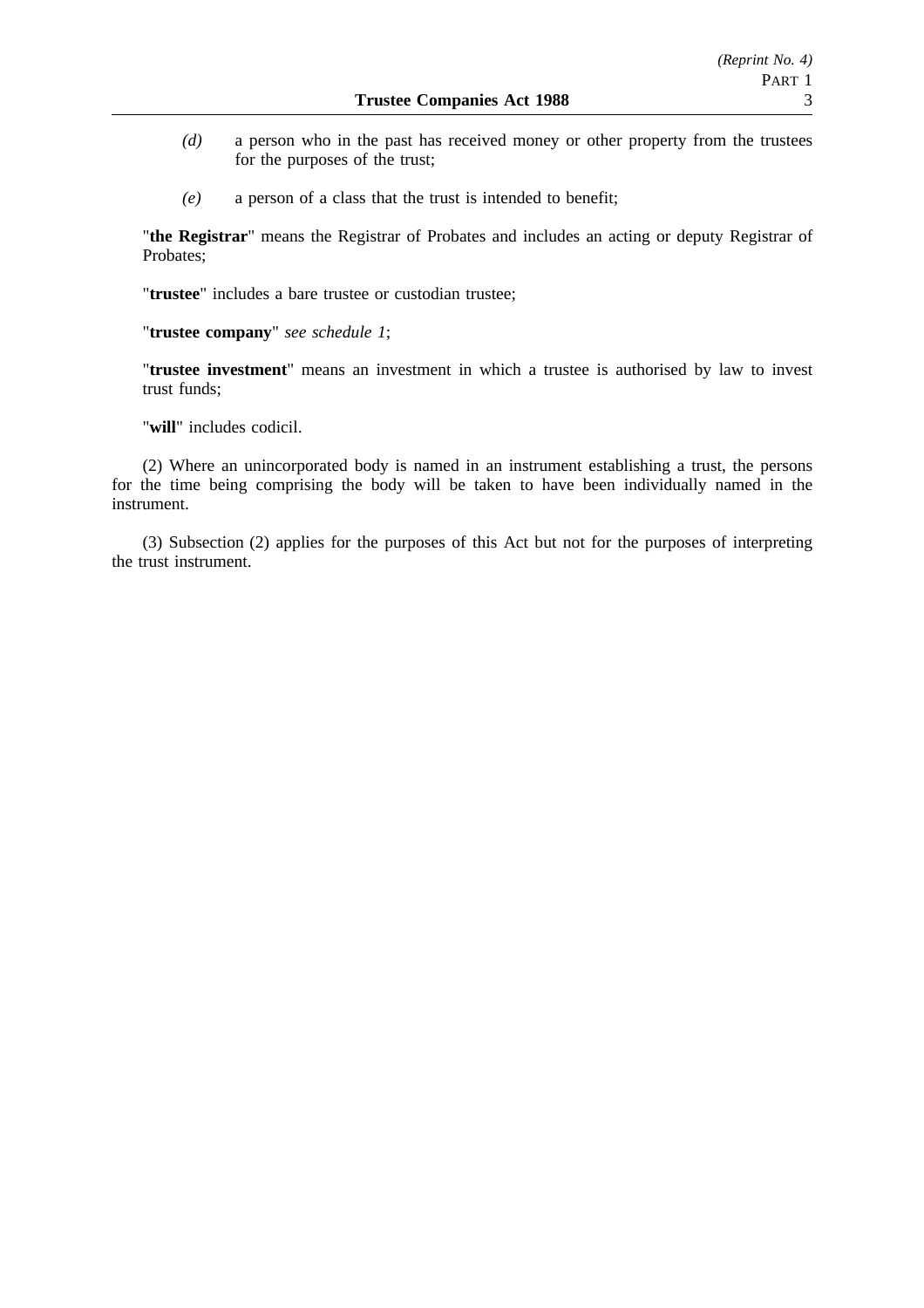## **PART 2 POWERS OF TRUSTEE COMPANIES**

#### **Trustee company may act as executor or administrator**

**4.** (1) A trustee company has the same powers as a natural person to act as the executor of the will, or the administrator of the estate, of a deceased person.

- (2) A trustee company may apply for and obtain—
- *(a)* probate of the will of a deceased person; or
- *(b)* letters of administration of the estate of a deceased person,

in the same circumstances as a natural person.

(3) A trustee company may, with the approval of the Court or the Registrar and the consent of the person entitled to probate of the will or a grant of administration of the estate of a deceased person, apply for and obtain—

- *(a)* probate of the will of the deceased person; or
- *(b)* letters of administration of the estate of the deceased person,

(as the case requires).

(4) A trustee company may, with the approval of the Court, act on behalf, or in the place, of an executor of the will, or an administrator of the estate, of a deceased person, either on a permanent or a temporary basis.

## **Trustee company may act as trustee, agent, attorney, manager or receiver**

**5.** A trustee company has the same powers as a natural person to act as trustee, agent, attorney, manager or receiver.

## **Trustee company may act for children or persons who are unable to manage their affairs**

**6.** A trustee company may act—

- *(a)* as the guardian of a child; or
- *(b)* as the administrator, committee, guardian or manager of the estate of a person who is unable to manage his or her own affairs.

## **Officers may represent or make affidavits, etc., for company**

**7.** (1) Where a trustee company makes an application for probate or letters of administration or any other application under this Act or acts as executor, administrator or in any other capacity authorised by this Act, the company may be represented in any court or elsewhere by an officer of the company.

(2) Where in any circumstances referred to in subsection (1) an affidavit, declaration or statement is required to be made by a trustee company whether on oath or otherwise, the affidavit, declaration or statement may be made on behalf of the company by an officer of the company.

## **Trustee company may act jointly**

**8.** (1) A trustee company may be appointed to act as executor, administrator, or in any other capacity authorised by this Act, either alone or jointly with another person.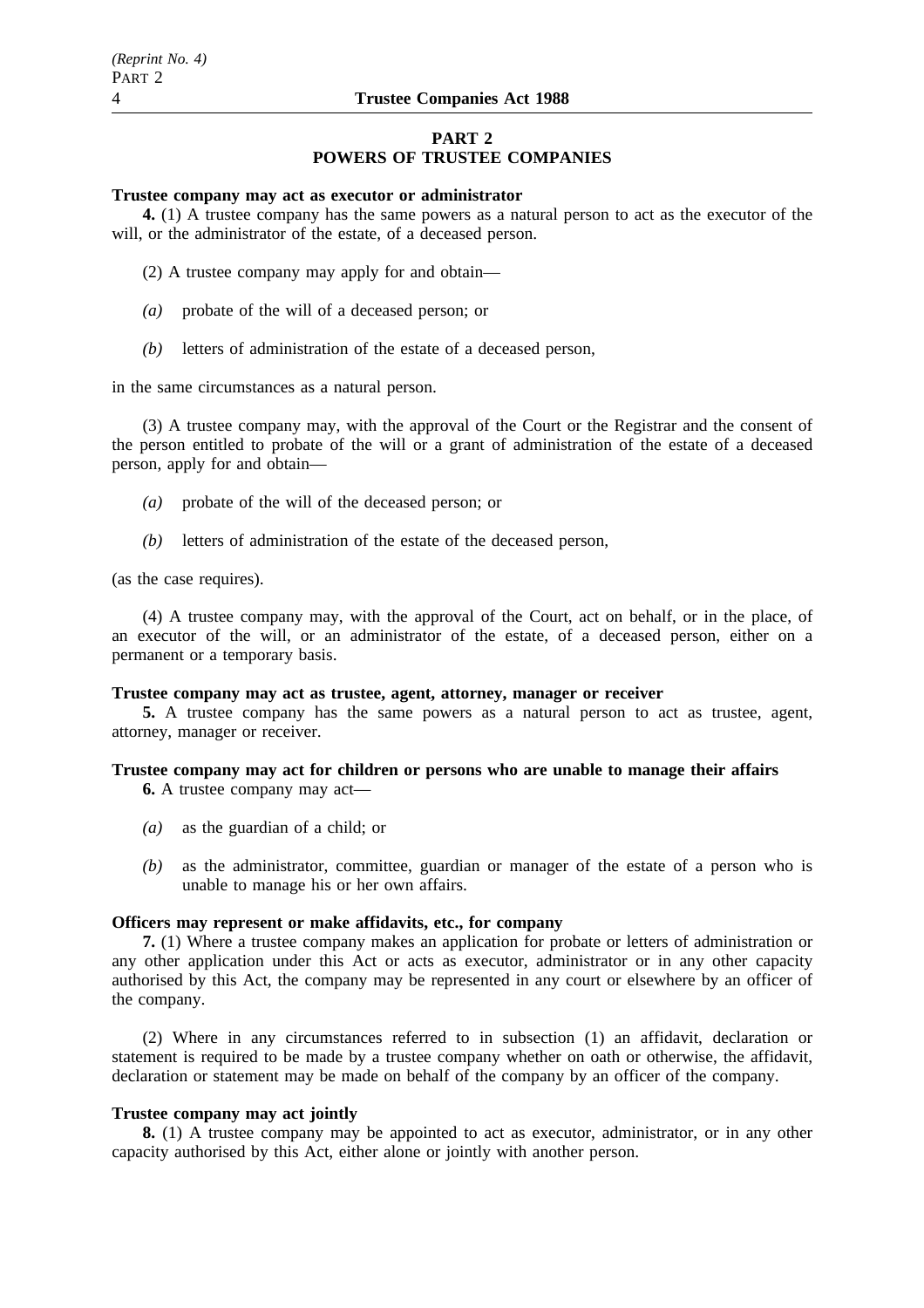- (2) Where a trustee company is appointed to act jointly with another person—
- *(a)* any property held or controlled by the company and that other person jointly may, with the consent in writing of the other person, be dealt with by the company alone; and
- *(b)* in that event the other person is exonerated from liability that might (but for this paragraph) have arisen from the company's subsequent dealing with the property.

#### **Commission chargeable by trustee company**

**9.** (1) Subject to this Act, a trustee company may charge against each estate committed (before or after the commencement of this Act) to its administration or management a commission at a rate fixed from time to time by the board of directors of the company but not in any case exceeding—

- *(a)* 7.5 per cent of the income received by the company on account of the estate; and
- *(b)* 6 per cent of the capital value of the estate.
- (2) For the purposes of subsection (1)—
- *(a)* the capital value of an estate is the capital value of its assets as at the date of distribution by the company;
- *(b)* no deduction need be made for debts or liabilities in determining capital value;
- *(c)* the commission that may be charged is not diminished or affected by any entitlement of another person to commission or other remuneration in respect of the estate or part of it;
- *(d)* the rate of the commission must not exceed that set out in the published scale of charges of the company when the commission becomes payable.

(3) Commission in respect of income received on account of an estate, or in respect of the capital value of assets of an estate, may be charged and paid out of, or deducted from, the estate after receipt of the income, or before or after distribution of the assets, but, where commission is charged in respect of assets before their distribution—

- *(a)* the amount of the commission must be calculated on the capital value of the assets when they came under the administration or management of the company; and
- *(b)* on distribution of the assets, any necessary adjustment must be made so that the commission charged accords with the requirements of subsection (1).

## **Fee for administering perpetual trust**

**10.** (1) Subject to subsection (4), a trustee company may charge against a perpetual trust administered by the company (whether the company commenced administering the trust before or after the commencement of this Act) an administration fee in respect of each month of the company's administration of the trust.

(2) The administration fee—

- *(a)* must not exceed one-twelfth of one per cent of the value of the trust as at the first business day of the month; and
- *(b)* may be charged only against—
	- (i) income received by the company on account of the trust;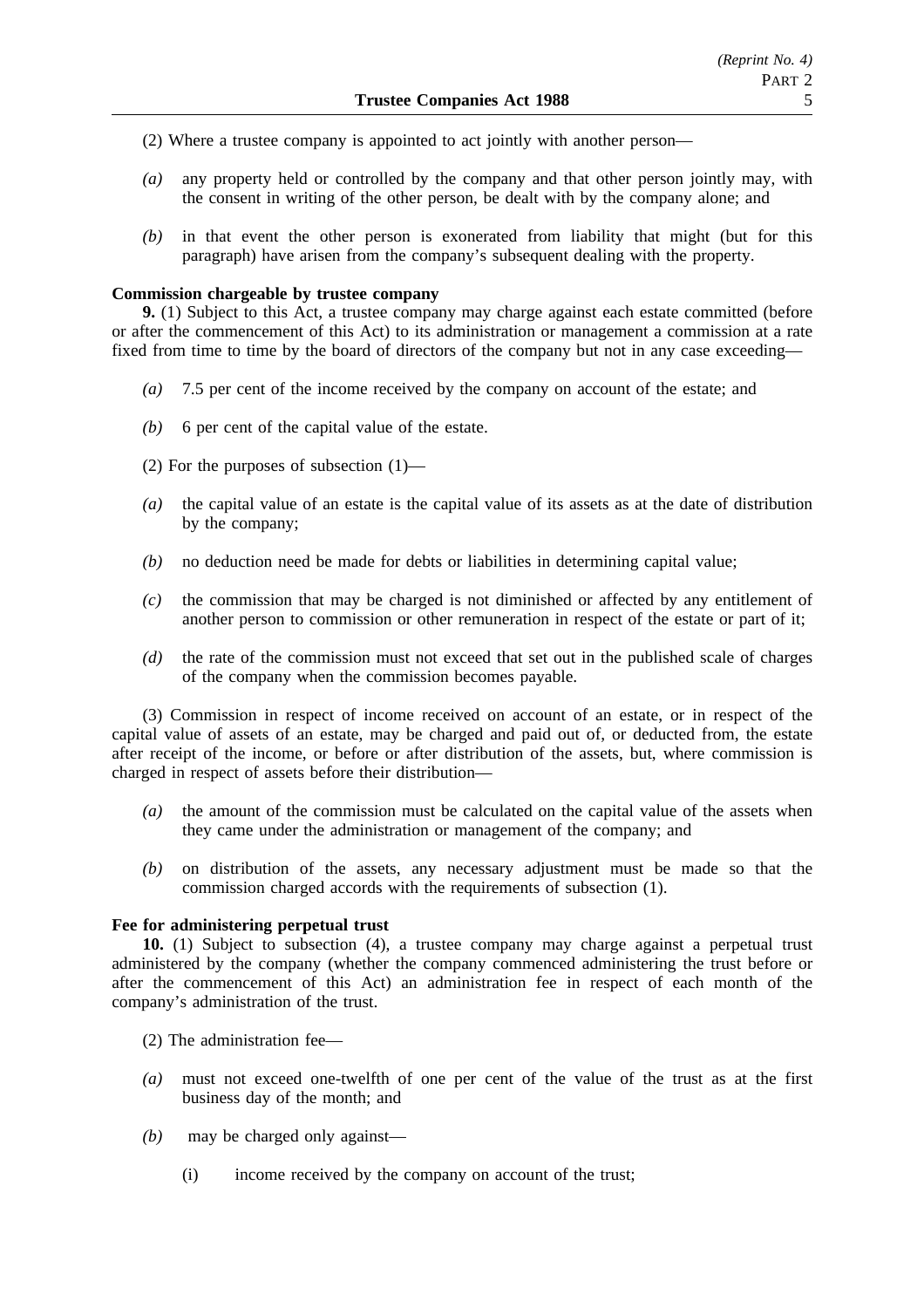(ii) subject to the terms of the instrument under which the company administers the trust—that component of the capital assets of the trust representing the capital growth of those assets during the period in respect of which the administration fee is charged.

(2a) Where a trustee company charges an administration fee in respect of a particular period against both income and capital assets under subsection (2)*(b)*, it must, at the request of a person with a proper interest, inform the person of the proportion of the fee charged against each and the method used to determine that proportion.

(3) Where a trustee company charges an administration fee under this section against a perpetual trust, it may not charge commission under section 9 in respect of the capital value of property subject to the trust unless the property comprises or forms part of a deceased estate administered by the company.

- (4) Subject to subsection (5), where—
- *(a)* a trustee company invests money comprising the whole or part of a perpetual trust in a common fund; and
- *(b)* the company charges a management fee under section 15 in respect of that investment,

the company must not charge a fee under this section in respect of the trust or that part of it.

(5) Subject to the terms of the instrument under which the company administers the trust, the company may charge a fee under this section for reasonable administrative action by the company in administering the trust, or the part of it referred to in subsection (4), if the administrative action is not related to the investment or management of the trust, or that part of it, in the common fund.

(6) A trustee company must, at the request of a person with a proper interest, provide that person with a detailed statement of the administration fees charged by the company under this section in the circumstances referred to in subsection (5) and the administrative action for which each of those fees was charged.

## **Additional remuneration**

**11.** (1) A trustee company may—

- *(a)* charge against an estate the amount of any disbursement properly made in the administration or management of the estate;
- *(b)* charge reasonable fees for the preparation and lodging of returns in respect of any tax, duty or fee imposed by law.
- (2) A trustee company may, if authorised to do so—
- *(a)* by the instrument by which an estate is committed to the administration or management of the company; or
- *(b)* by instrument in writing by the beneficiaries of an estate,

charge a commission or fee in addition to, or instead of, a commission or fee authorised by this Act, but any authorisation on behalf of a beneficiary who is a minor or mentally incompetent is ineffective unless confirmed by the Court.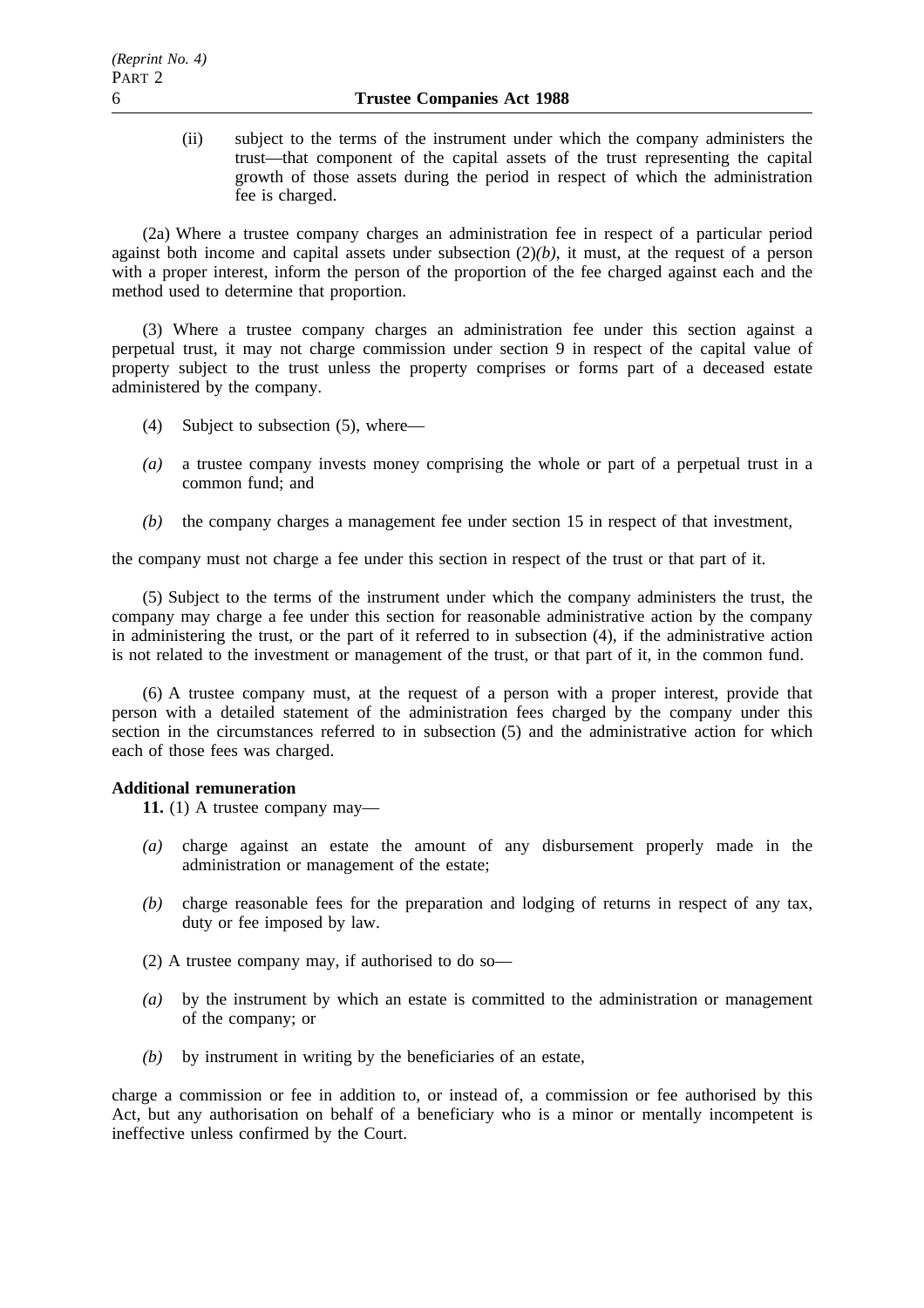(3) Where, in the administration or management of an estate, a trustee company is authorised or required to carry on a business or undertaking either alone or in partnership, the Court may, on the application of the company, authorise some other form of remuneration in addition to, or instead of, commission authorised by this Act.

(4) A trustee company may not charge or receive in respect of services provided in the administration or management of an estate any commission, fee or other remuneration not authorised by or under this Act.

#### **Court may review company's charges**

**12.** Where the Court is of the opinion that the rate or amount of any commission, fee or other remuneration in respect of an estate is excessive, the Court may, on the application of any person who has a proper interest in the matter, review the rate or amount of the commission, fee or other remuneration and reduce it.

#### **Investment of trust funds**

**13.** Subject to the terms of any relevant instrument of trust, a trustee company may invest any money held in trust by the company—

- *(a)* in a manner authorised by the instrument of trust; or
- *(b)* in a trustee investment; or
- *(c)* in a common fund established by the company.

#### **Money from several estates may be invested as one fund**

**14.** (1) Subject to section 13, a trustee company may invest money from more than one estate that it holds as trustee or in any other capacity authorised by this Act as one fund in one or more investments.

(2) Where money from more than one estate is invested under subsection (1), the company must—

- *(a)* keep an account showing the current amount for the time being at credit in respect of each estate; and
- *(b)* after deduction of any charges—
	- (i) divide any income arising from investment of the money between the estates in proportion to the amounts invested and the period of each investment; and
	- (ii) divide any profit or loss of a capital nature arising from investment of the money between the estates in proportion to the amounts invested.

## **Common funds**

**15.** (1) A trustee company may establish one or more common funds.

(2) A trustee company must determine the classes of investments in which a common fund may be invested and may vary the classes from time to time.

(3) Money may not be invested in a common fund unless the classes of investment in which that money could be invested on separate account are the same as, or include, the classes of investment in which the common fund may be invested.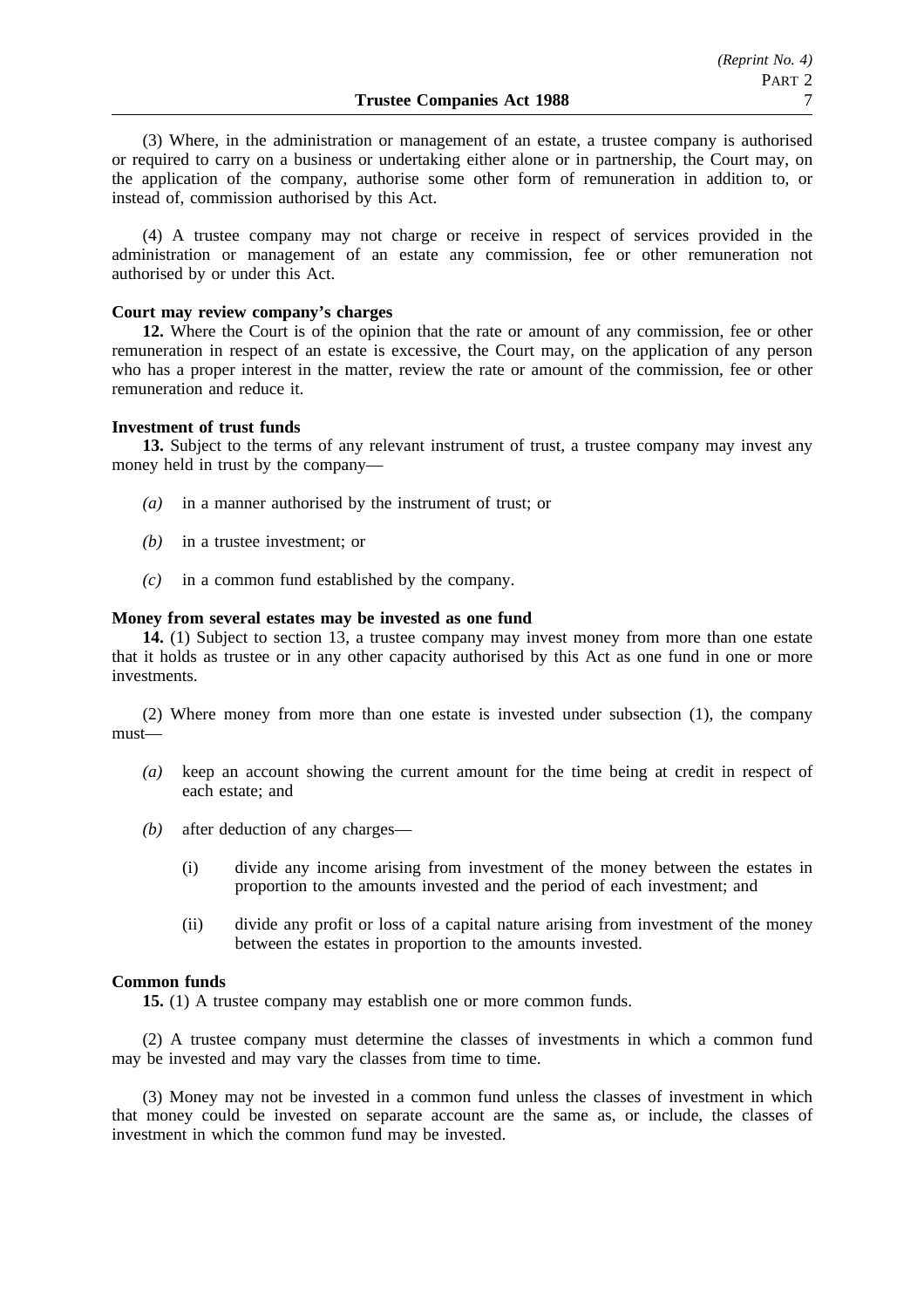(3a) A trustee company must limit the amount of money comprising the whole or part of an estate that it invests in a common fund established or managed by it to an amount that a prudent trustee of that estate would invest in the fund.

(4) Money not otherwise held in trust by the trustee company is while invested in a common fund held by the company in trust for the investor.

(5) A trustee company must keep an account showing the current amount for the time being at credit in the common fund on account of each investor.

(6) A trustee company may sell investments belonging to a common fund and may withdraw money from a common fund in the course of, or for the purpose, of its administration or management of an estate or as required or authorised by an investor in the fund.

(7) A trustee company may at any time withdraw from a common fund any amount at credit in the common fund on account of an estate and invest that money separately.

(8) After deduction of any charges—

- *(a)* any income arising from investment of the fund must be divided between the investors in proportion to the amounts invested and the period of each investment; and
- *(b)* any profit or loss of a capital nature arising from investment of the fund must be divided between the investors in proportion to the amounts invested.

(9) A trustee company must value each common fund (including the investments in which the fund is invested) as at the first business day of each month and, if the company thinks fit, as at such other times as may be appropriate according to the nature of the particular fund.

(10) Investments in and withdrawals from a common fund must be effected on the basis of the valuation last made under subsection (9).

(11) A trustee company may charge against each common fund a management fee in respect of each month of the company's management of the fund.

(12) The management fee charged against money invested in a common fund on account of an estate must not exceed one-twelfth of one per cent of the value of the fund attributable to investment of the estate as at the first business day of the month.

(13) A trustee company may not increase a fee charged in respect of management of a common fund except after giving to each investor (other than an estate) not less than one month's notice in writing of the new fee.

(14) Nothing in this section limits or affects the operation of section 14.

#### **Notice to be given on initial change in investment of common fund**

**15A**. (1) Before varying the class or classes of investments of a common fund for the first time after the commencement of the *Statutes Amendment (Trusts) Act 1999*, a trustee company must serve notice on all persons who have invested money in the common fund informing them that it intends to vary the class or classes of investment in which the common fund is invested.

(2) The notice must inform the investor of his or her right under subsection (3) to withdraw the money invested.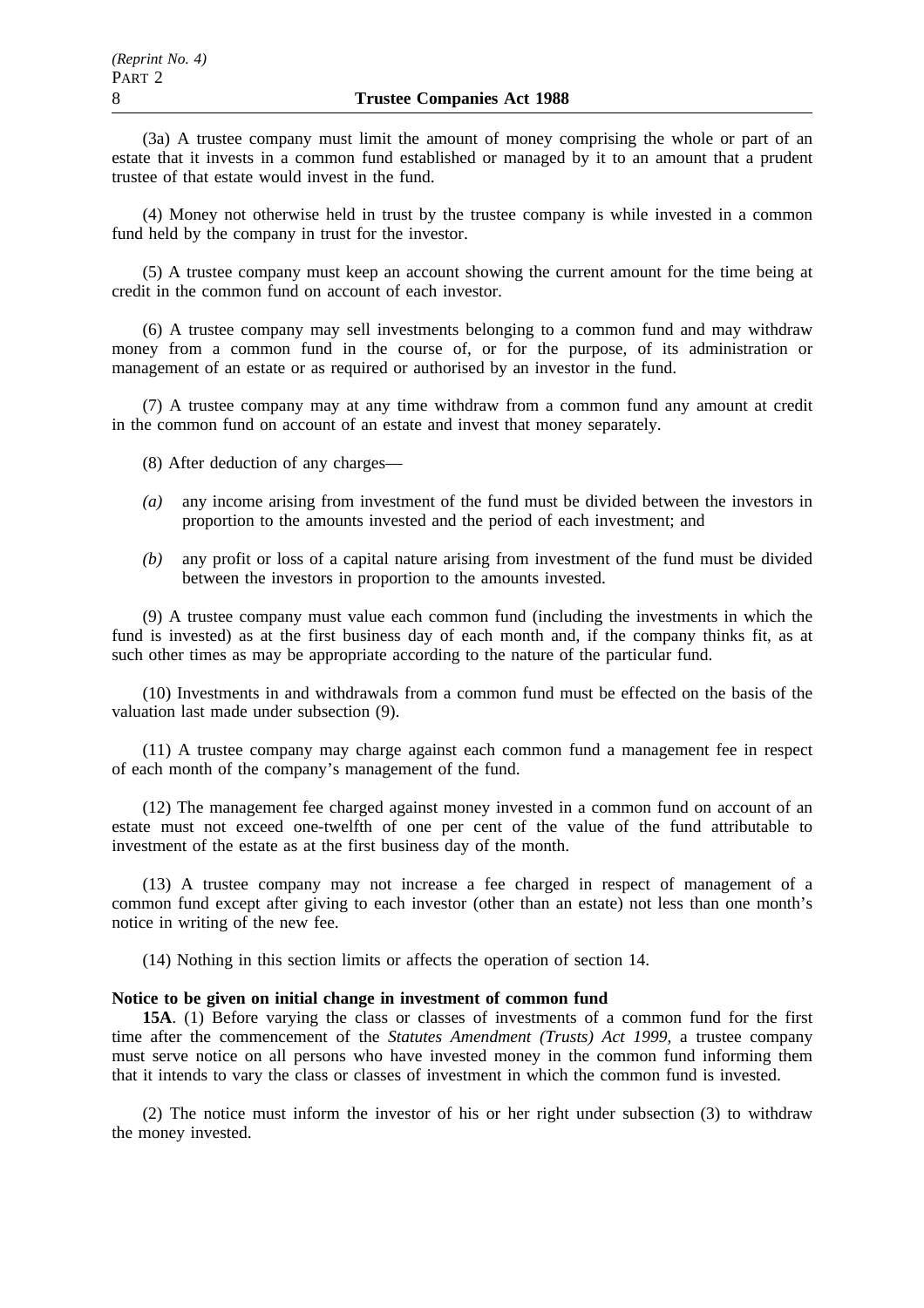(3) An investor may, before the expiration of six months after service of the notice on him or her and despite any agreement with the trustee company to the contrary, withdraw money that was invested in the common fund before service of the notice.

(4) The investor must not be subjected to any penalty in respect of a withdrawal referred to in subsection (3).

(5) Service of a notice under this section may be made personally or by post addressed to the investor at his or her last address known to the trustee company.

## **Provision of reasons for certain investments**

**15B.** (1) Where a trustee company holds money in trust and invests the money in a common fund, the company must, on request in writing by a person who has a proper interest in the matter, furnish to that person—

- *(a)* the company's reasons for so investing the money; and
- *(b)* such other information in relation to the investment as is required by regulation.

(2) The company must furnish its reasons and the other information in writing as soon as practicable and without charge.

(3) A trustee company need not provide reasons or information under this section to the same person in respect of the same investment more often than once in any 12 month period.

## **Power of trustee company acting in representative capacity to hold its own shares, etc.**

**16.** A trustee company may in the administration or management of an estate hold shares or other securities issued by the company itself or a related corporation within the meaning of the *Companies (South Australia) Code* and forming part of that estate, but it must not exercise any power that it has in that capacity to purchase any such shares or securities unless—

- *(a)* it is authorised to do so by the terms on which the power is conferred; or
- *(b)* the shares or other securities form part of a new issue offered to existing holders of shares or securities in proportion to their existing holdings.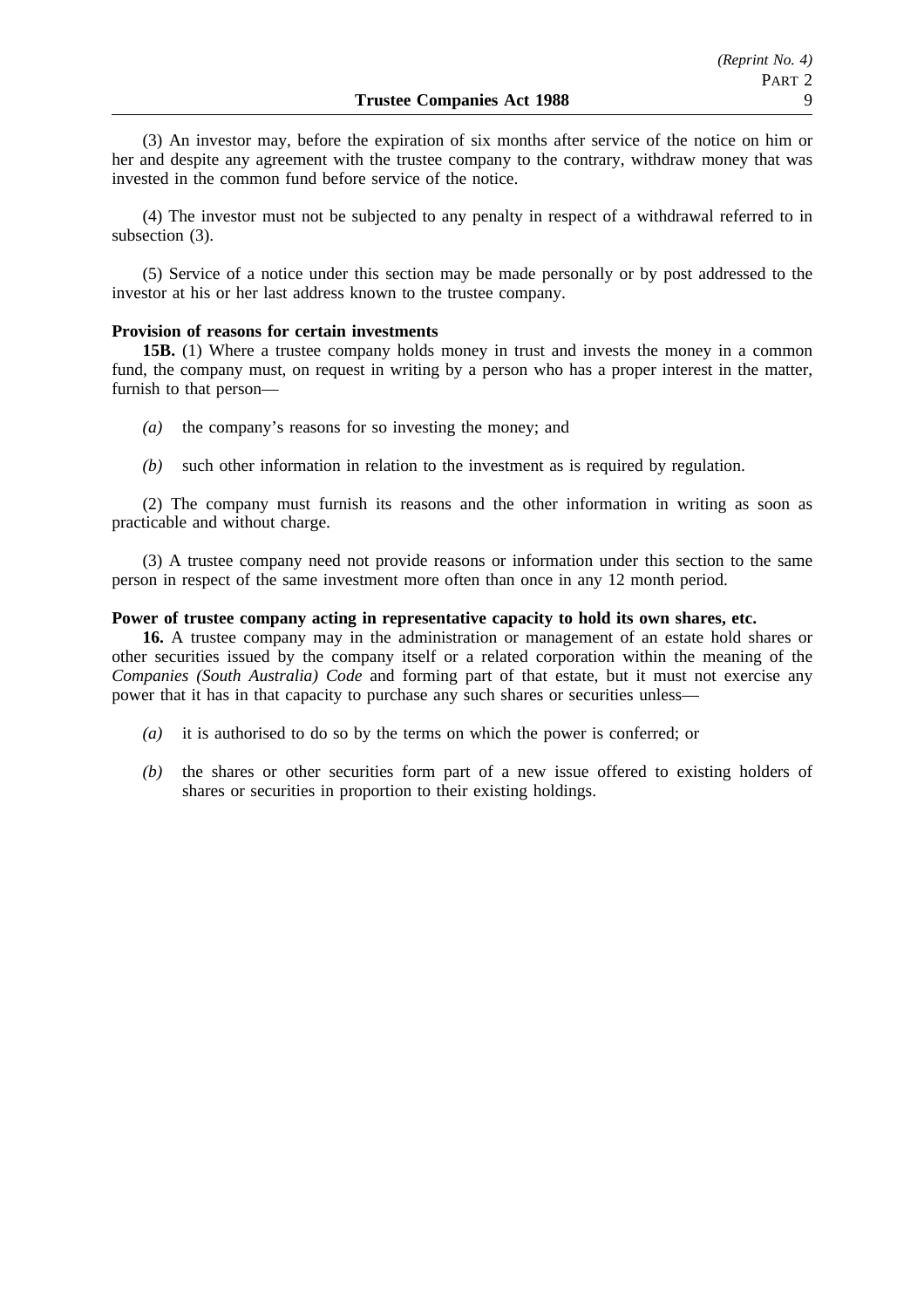#### **PART 3**

## **DUTIES AND LIABILITIES OF TRUSTEE COMPANIES**

#### **Returns to be made by trustee company**

**17.** (1) Subject to this section, a trustee company must lodge with the Corporate Affairs Commission during the prescribed months in each year a statement in the prescribed form together with such documents as may be prescribed.

Maximum penalty: \$1 250.

(2) Statements may not be required to be lodged under this section more frequently than once every three months.

(3) The Commission may, in a particular case, extend the period for compliance with a requirement under this section.

(4) Any person may inspect a statement or document lodged with the Commission under this section.

## **Minister may require information, etc.**

**18.** (1) The Minister may, by notice in writing to a trustee company, require the company to furnish within such period as is specified in the notice such written information as to the company's operations as is specified in the notice.

(2) A trustee company must not fail to comply with the requirements of a notice under subsection  $(1)$ .

Maximum penalty: \$1 250.

- (3) Where it appears to the Minister necessary or advisable to do so, the Minister may order—
- *(a)* a review of the operations of a trustee company; or
- *(b)* an audit of the accounts of a trustee company; or
- *(c)* both a review and audit.
- (4) For the purpose of a review or audit under subsection (3), a trustee company must—
- *(a)* deliver to the person appointed by the Minister to conduct the review or audit a list of all books, accounts and records kept by the company;
- *(b)* produce its books, accounts and records to that person at any reasonable time when required to do so;
- *(c)* afford that person all necessary information and facilities for the effective conduct of the review or audit.

Maximum penalty: \$1 250.

(5) Unless the Minister otherwise determines, the cost of a review or audit under this section must be borne by the trustee company and may be recovered by the Minister in a court of competent jurisdiction as a debt due to the Crown.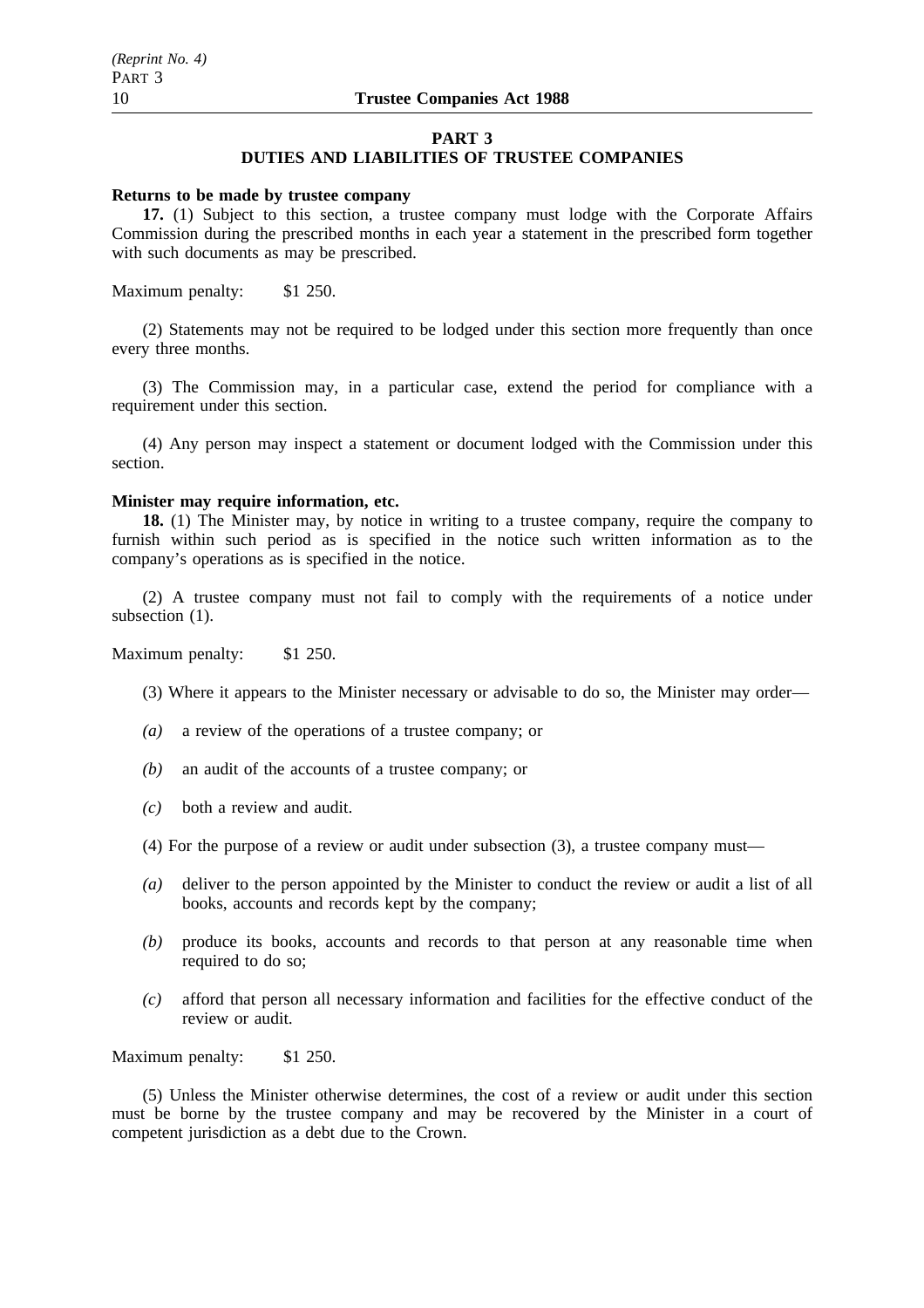#### **Accounts, audits and information for investor etc. in common funds**

**19.** (1) A trustee company must—

- *(a)* keep or cause to be kept proper books of account in relation to each common fund established by the company; and
- *(b)* cause those accounts to be audited at the end of each financial year by a registered company auditor; and
- *(c)* send or cause to be sent by post a statement of the accounts together with the report of the auditor on those accounts within two months of the end of the financial year to each investor (other than an estate) in the common fund.

Maximum penalty: \$1 250.

(2) A trustee company must, on request in writing by any investor in a common fund established by the company, furnish to that person, as soon as practicable and without charge, copies of the accounts, auditor's report and other documents laid before the company at its last annual general meeting pursuant to the *Companies (South Australia) Code*.

Maximum penalty: \$1 250.

(2a) Where the whole or part of an estate is invested in a common fund established by a trustee company, the company must, on request in writing by a person with a proper interest in the matter, provide to that person as soon as practicable and without charge—

- *(a)* for the purpose of inspection, copying or retention by that person—copies of accounts, auditor's report and other documents laid before the company at its last annual general meeting pursuant to the Corporations Law;
- *(b)* a written statement of—
	- (i) the classes of investments in which the common fund is for the time being invested and the proportion of the fund invested in each of those classes; and
	- (ii) the trustee company's investment strategy for the fund.

Maximum penalty: \$1 250.

(3) It is a defence to a charge of an offence against subsection (2) or (2a) if it is proved that the defendant had, before the failure to which the charge relates, furnished a copy of the accounts and documents referred to in that subsection to the person in relation to whom the failure occurred.

(4) In this section—

"**financial year**", in relation to a trustee company, means the period that is the financial year of the company within the meaning of the *Companies (South Australia) Code*;

"**registered company auditor**" means a person who is a registered company auditor within the meaning of the *Companies (South Australia) Code*.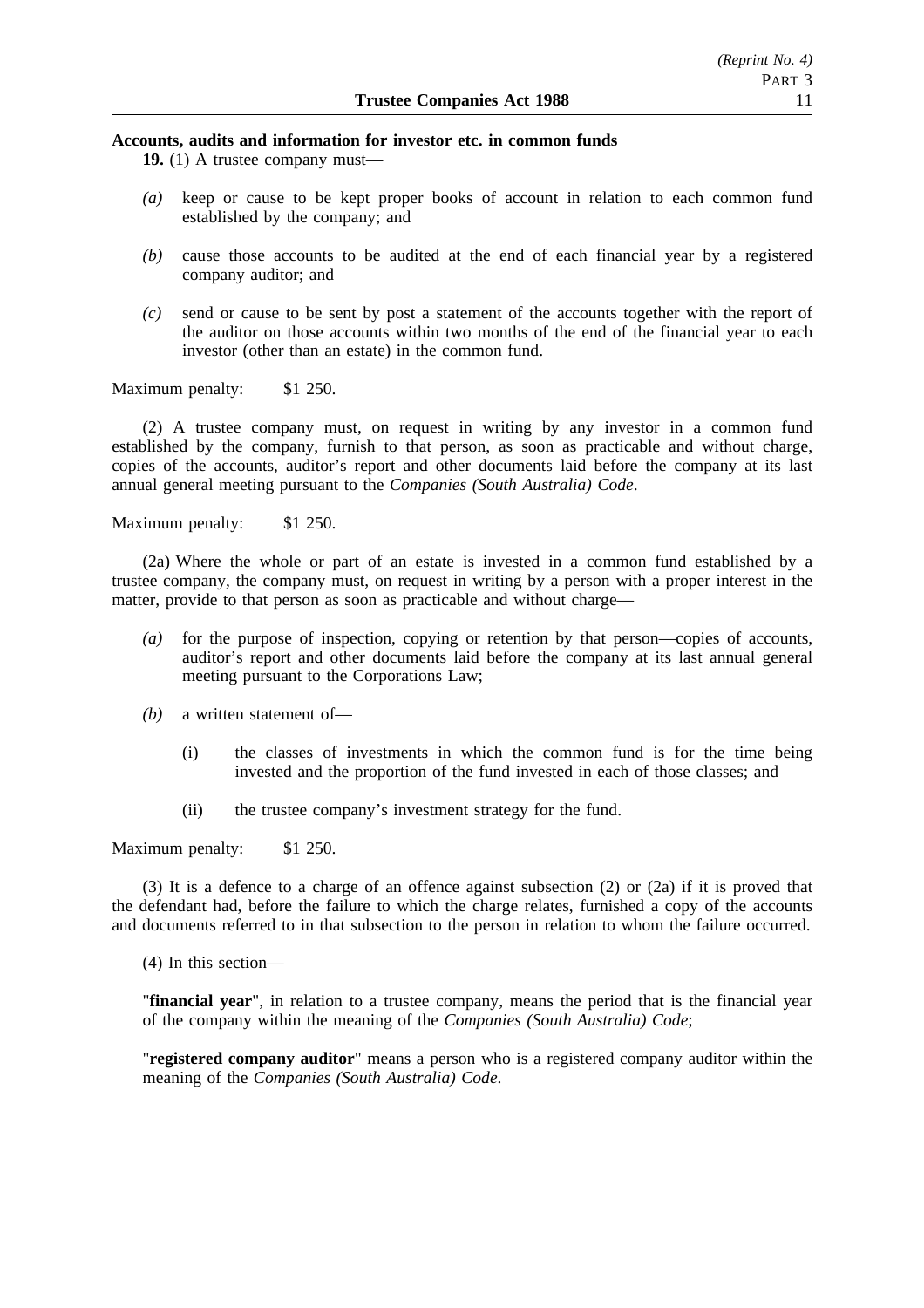#### **Information for prospective investors in common funds**

**20.** (1) Subject to this section, a trustee company must not accept money from any person for investment in a common fund established by the company unless the person has previously been furnished with the documents required under this section.

Maximum penalty: \$20 000.

(2) Subsection (1) does not apply in relation to—

- *(a)* money invested in a common fund by a trustee company in the course of the administration or management of an estate; or
- *(b)* money received for investment in prescribed circumstances.
- (3) The following documents must be furnished for the purposes of subsection (1):
- *(a)* a document containing the following information:
	- (i) the nature and the amount or rate of any fee that the trustee company charges in respect of investment in the common fund; and
	- (ii) the extent (if any) to which a capital sum invested may be reduced to defray losses from investment of the common fund; and
	- (iii) the class of investments in which the common fund may be invested; and
	- (iv) the rights of an investor in the common fund to withdraw all or part of the person's investment in the fund and the period of notice (if any) that the investor is required to give the company in respect of such withdrawal; and
	- (v) the terms governing distribution of income and profit or loss of a capital nature attributable to each investment in the common fund; and
- *(b)* copies of the statement of accounts and auditor's report last prepared in relation to the common fund; and
- *(c)* copies of the accounts and auditor's report laid before the last annual general meeting of the company pursuant to the *Companies (South Australia) Code*.

## **False or misleading statements as to common fund**

**21.** (1) A trustee company must not make or include in an advertisement or notice that it publishes or issues in relation to a common fund established or to be established by the company any statement that is false or misleading in a material particular.

Maximum penalty: \$20 000.

(2) Any person who suffers loss by reason of a statement made or included in an advertisement or notice in contravention of subsection (1) may recover compensation in respect of the loss from the trustee company by action in a court of competent jurisdiction.

## **Trustee company may be required to provide account in relation to estate**

**22.** (1) Subject to this section, a trustee company administering or managing an estate must, on application by any person with a proper interest in the matter, provide that person with an account of—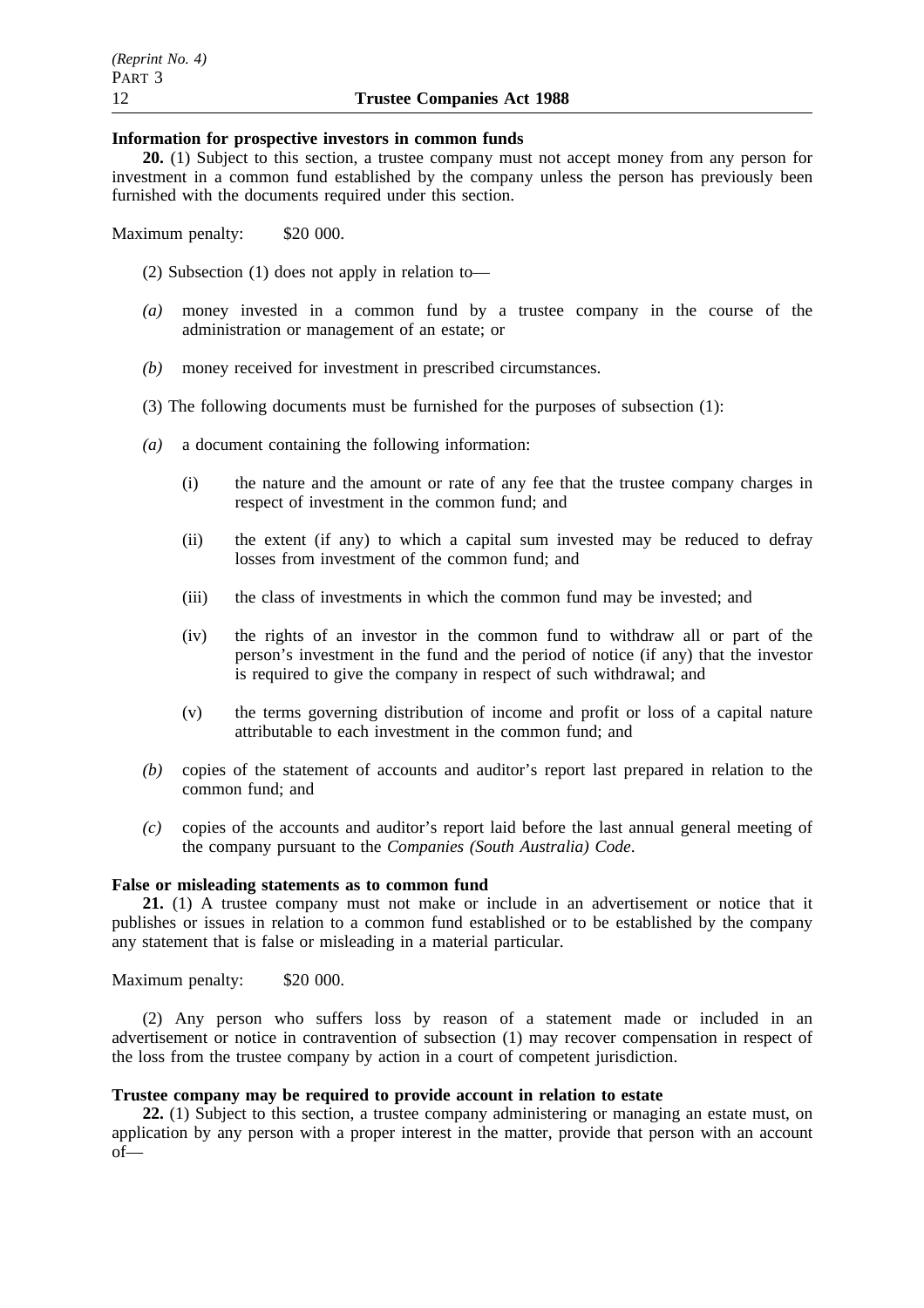- *(a)* the assets and liabilities of the estate;
- *(b)* the company's administration of the estate;
- *(c)* any distribution made from the estate;
- *(d)* any other expenditure from the estate.
- (2) Where—
- *(a)* a trustee company has provided an account to a person under this section; and
- *(b)* that person applies for a further account within three months from the date on which that person was provided with the previous account,

the company need not provide a further account in response to that application until the expiration of that period of three months.

(3) The company may charge a reasonable fee for providing an account under this section.

(4) If the company fails to provide a proper account under this section, the Court may, on application by the person who sought the account or any other person who has a proper interest in the matter, exercise one or both of the following powers—

- *(a)* it may order the preparation and delivery of proper accounts;
- *(b)* it may order an investigation of the administration of the estate by an officer of the Court or other person nominated in the order,

(and it may make any incidental or ancillary orders).

#### **Directors and managers responsible to the Court**

**23.** Where a trustee company is appointed or acts as executor, administrator, or in any other capacity under this Act, the manager and directors of the company are individually and collectively responsible to the Court in the same way and to the same extent as if they had been personally appointed to act in that capacity.

#### **Trustee company may be removed from office**

**24.** A trustee company appointed or acting as executor, administrator, or in any other capacity under this Act is subject to the same control by the Court as a natural person acting in that capacity and is similarly liable to removal by the Court.

### **Appointment by Court of administrator of trustee company's affairs**

**25.** (1) Where it appears to the Court—

- *(a)* that proceedings to wind up a trustee company have commenced; or
- *(b)* that a trustee company is not in a position to carry out its fiduciary duties; or
- *(c)* that a trustee company has committed serious breaches of its fiduciary duties such that the power conferred by this section should be exercised,

the Court may, on application by the Minister, appoint an administrator to administer the company's affairs insofar as they involve the performance of fiduciary duties.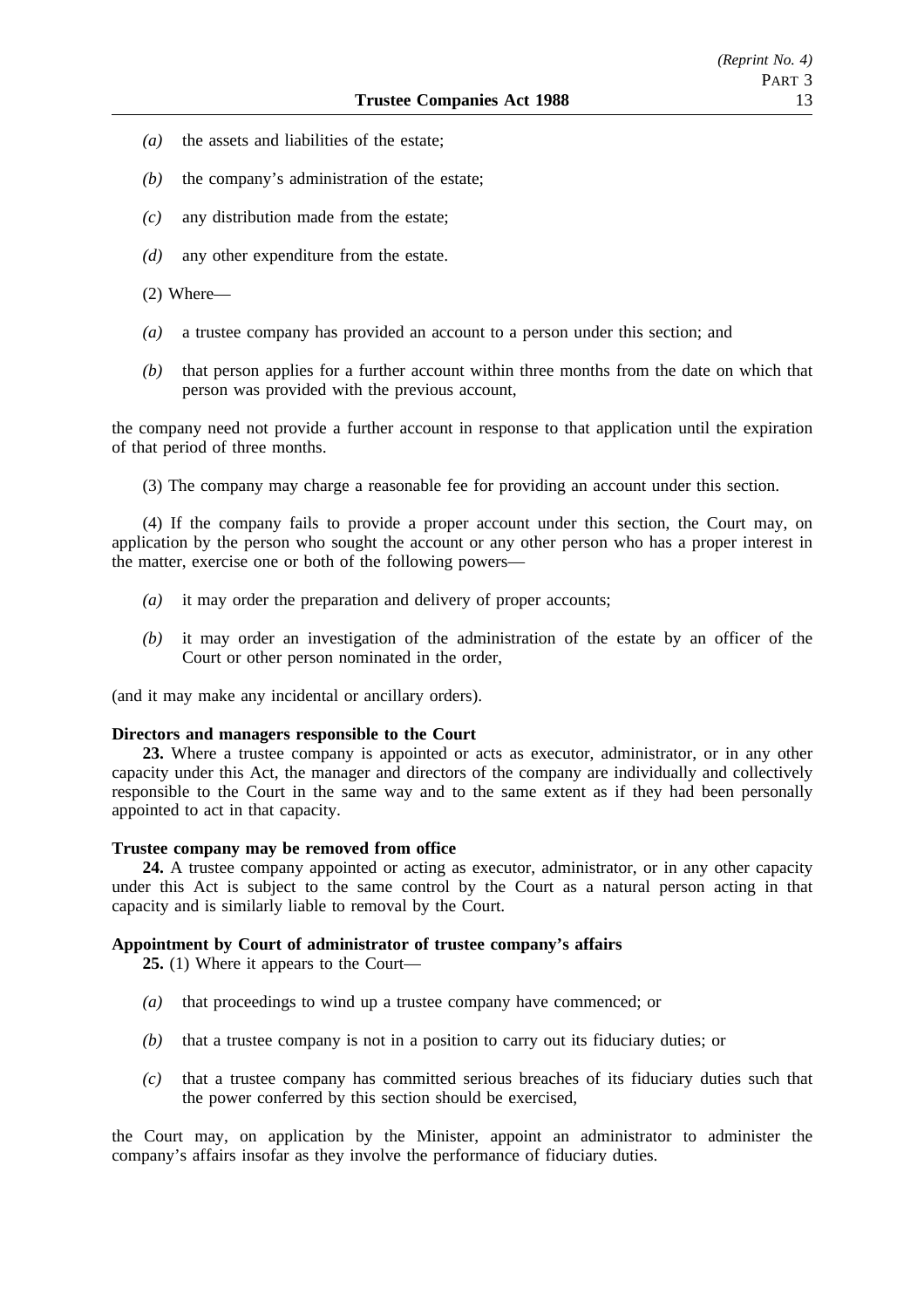- (2) The Court may determine—
- *(a)* the powers and duties of an administrator appointed under this section; and
- *(b)* the terms and conditions on which the administrator is appointed.
- (3) The Court may at any time terminate an appointment made under this section.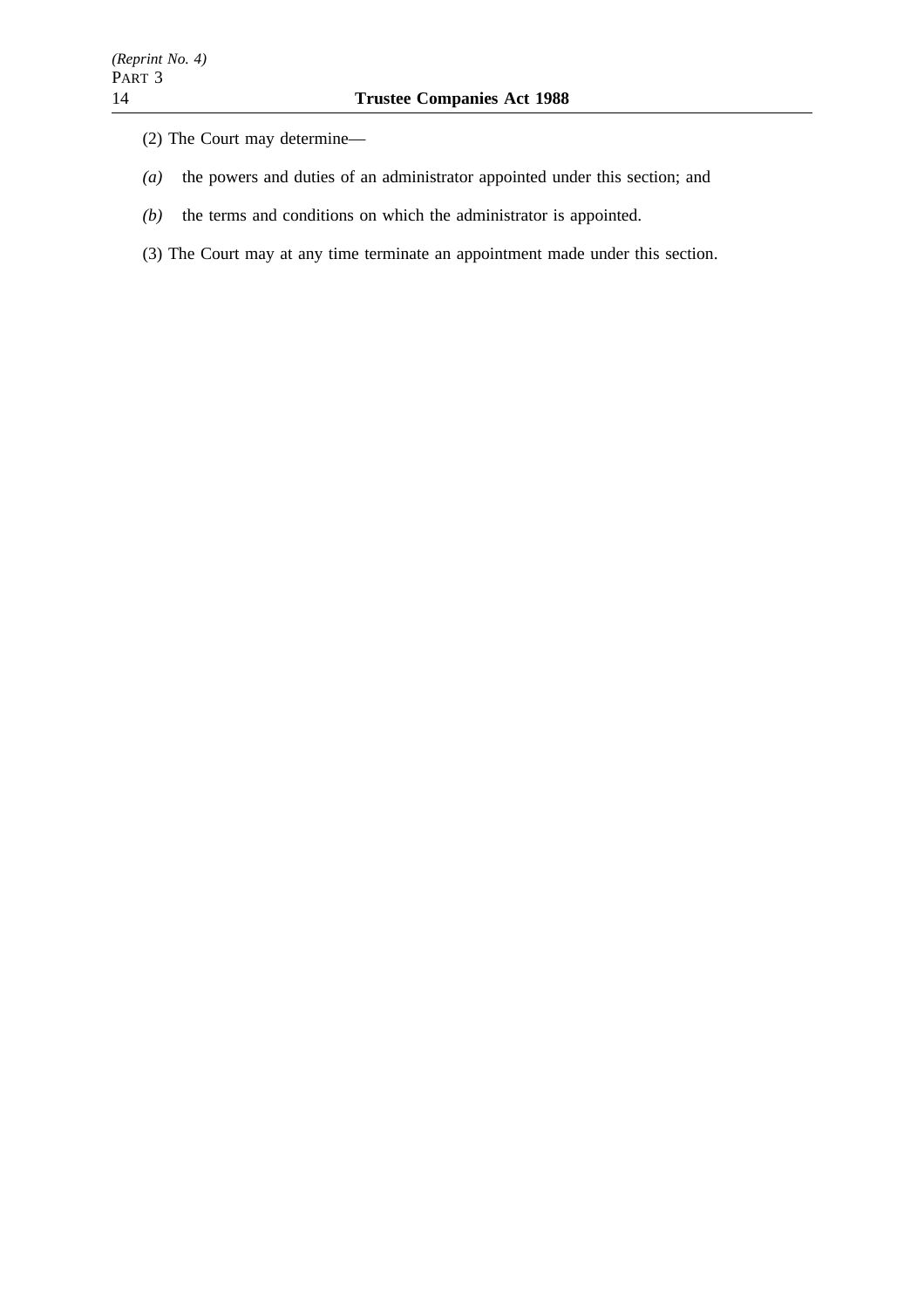## **PART 4 MISCELLANEOUS**

## **False or misleading statements**

**26.** A trustee company must not make or include in any document required by or for the purposes of this Act any statement that is false or misleading in a material particular.

Maximum penalty: \$20 000.

#### **Offences by trustee companies**

**27.** Where a trustee company is guilty of an offence against this Act, the manager and each director of the company is also guilty of an offence and liable to the same penalty as is prescribed for the principal offence unless it is proved that the manager or director exercised reasonable diligence to prevent commission of the offence.

#### **Evidentiary provision**

**28.** (1) A certificate under the seal of a trustee company certifying that a person named in the certificate is an officer of the company is to be accepted in any legal proceedings, in the absence of proof to the contrary, as proof that the person is an officer of the company.

(2) A certificate under seal of the company—

- *(a)* certifying that the company is authorised to act as executor of the will, or administrator of the estate, of a deceased person, or in any other capacity authorised by this Act; and
- *(b)* including a photographic copy of the probate or letters of administration with or without the will annexed, or other order or document of appointment,

is, notwithstanding any other law, sufficient evidence that the company is authorised to act as executor of the will, or administrator of the estate, of the deceased person, or in that other capacity.

(3) A certificate under subsection (2) is equivalent, for registration purposes, to the probate, letters of administration, trust instrument or other order or document of appointment.

## **Act not to affect other Acts or remedies**

**29.** (1) The provisions of this Act are in addition to, and do not derogate from, the provisions of any other Act.

(2) Nothing in this Act derogates from any right of action or other right or remedy that a person has apart from this Act.

#### **Summary offences**

**30.** The offences constituted by this Act are summary offences.

## **Regulations**

**31.** (1) The Governor may make such regulations as are contemplated by this Act or as are necessary or expedient for the purposes of this Act.

(2) Any such regulation may prescribe a fine, not exceeding \$1 250, for breach of or non-compliance with a provision of the regulations.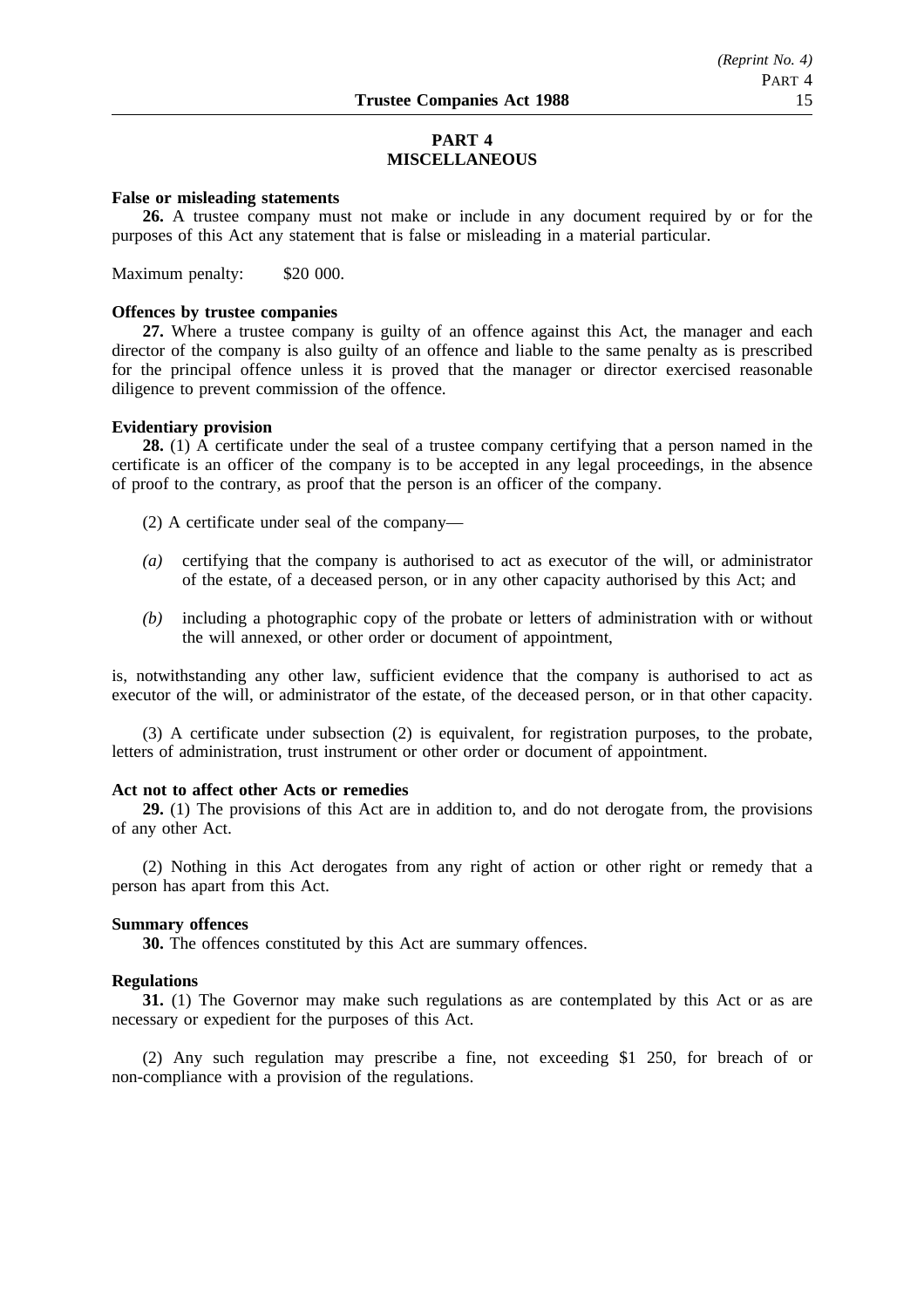### **SCHEDULE 1**

*Trustee Companies*

The following companies are trustee companies for the purposes of this Act:

ANZ Executors & Trustee Company Limited Bagot's Executor and Trustee Company Limited Executor Trustee Australia Limited IOOF Australia Trustees Limited National Australia Trustees Limited National Mutual Trustees Limited Perpetual Trustees Australia Limited Perpetual Trustees S.A. Limited Tower Trust Limited

#### **SCHEDULE 2**

*Repeal of Certain Acts and Transitional Provision*

1. The following Acts are repealed:

*The ANZ Executors & Trustee Company (South Australia) Limited Act 1985 The Bagot's Executor Company Act 1910 The Elder's Executor Company's Act 1910 The Executors Company's Act 1885 The Farmers' Co-operative Executors Act 1919.*

2. On a day six months after the commencement of this Act the Public Trustee must take whatever action is necessary to transfer or surrender any money or securities held by it pursuant to section 10 of the *Bagot's Executor Company Act 1910*, section 17 of the *Elder's Executor Company's Act 1910*, section 5 of the *Executors Company's Act 1885* or section 17 of the *Farmers' Co-operative Executors Act 1919* to the trustee company which deposited that money or those securities.